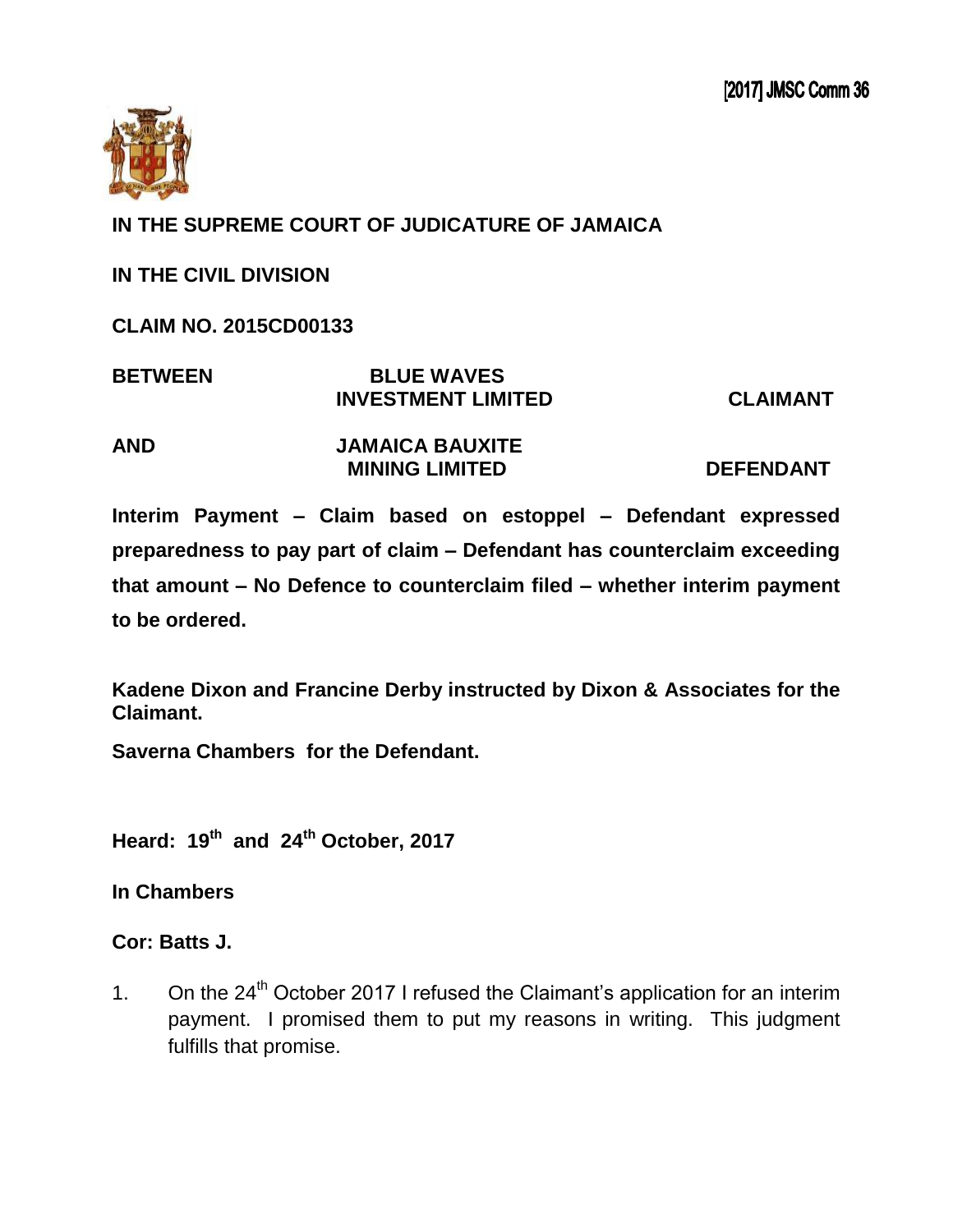- 2. This application for an interim payment is made pursuant to Civil Procedure Rules 17.6 (1) (a) and (d). They provide -
	- "17.6 (1) The Court may make an Order for an Interim payment only if
		- a. The defendant against whom the order is sought has admitted liability to pay damages or some other sums of money to the claimant.
		- d. except where paragraph (3) applies it is satisfied that if the claim went to trial the claimant would obtain judgment against the defendant from whom an order for interim payment is sought for a substantial amount of money or costs."
- 3. The Claimant's attorney in her submissions relied on paragraph 18(1) of the Defence as reflecting an admission of liability. She also referenced her client's affidavit which says some reimbursement had been done. The admission of Mr. Cox (for the Defendant) in paragraph (3) of his affidavit dated October 9, 2017, that reimbursements had been done, was also relied upon. She argued that equity would assist the Claimant even in the absence of express contractual terms. The Defendant's attorney denied that there has been an admission of liability and pointed to the strength of the defence as well as inconsistencies in the Claimant's documentary evidence. She also points out that the counterclaim had not yet been defended.
- 4. I have reviewed the affidavit evidence and the respective statements of case. It seems to me that the Claimant cannot succeed with this application. In the first place the claim is for reimbursement of sums spent whilst the Claimant was a tenant. The lease pursuant to which she was in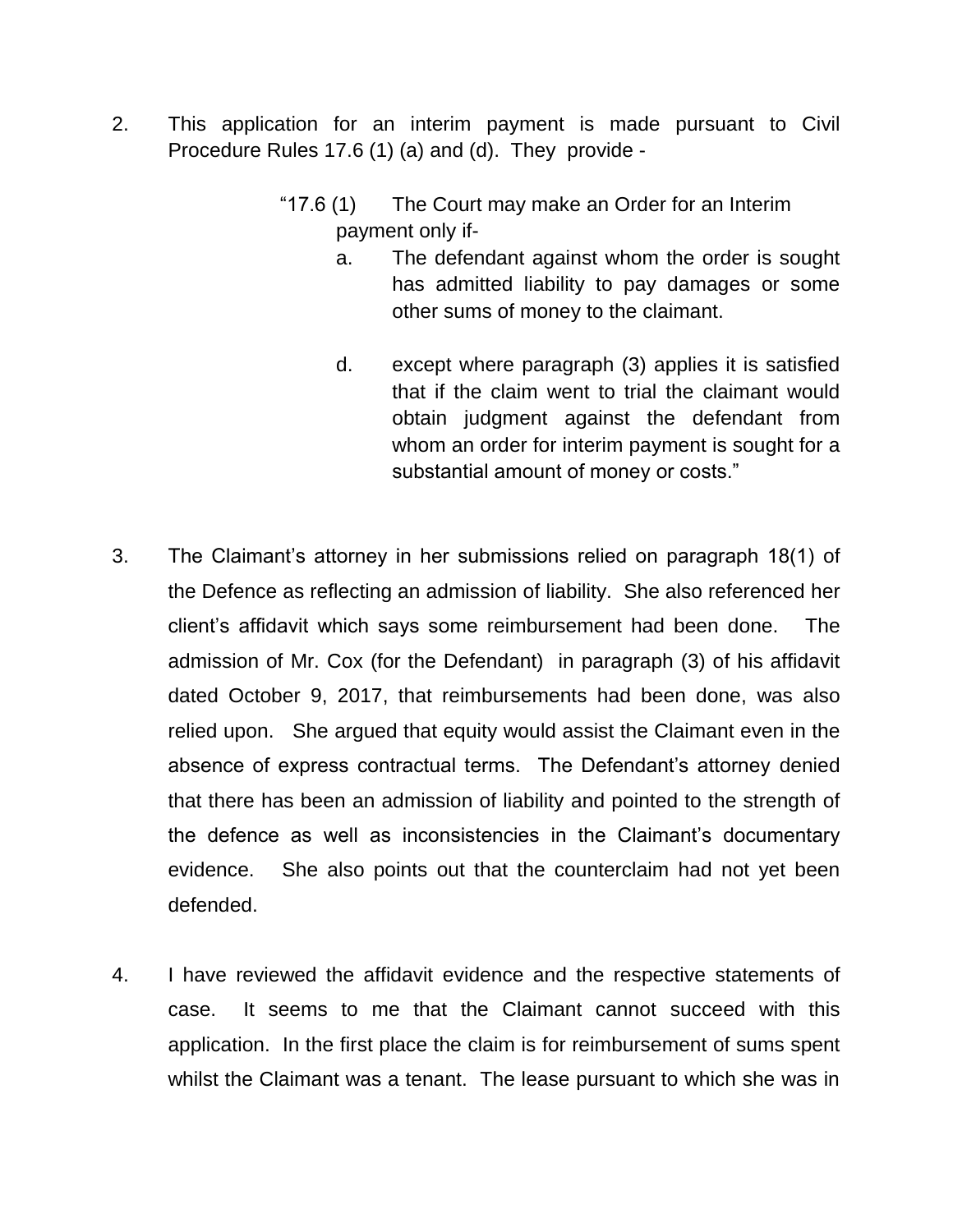possession made no provision for compensation in respect of sums spent on the leasehold property. The claim therefore relies on estoppel, the alleged representation/encouragement being oral. This is denied.

- 5. The Defendant says any expressed preparedness to reimburse the Claimant was voluntary and not mandatory or obligatory. By Affidavit and in its defence the admission is made that compensation was given for improvements in the past. The Defendant was awaiting documentary support for some others before making reimbursement. In paragraph, 18(i) of its Defence the Defendant says it is prepared to reimburse the Claimant \$1,836,481.00 with respect to the new shower room. The Defence otherwise takes issue with the claim and there is a counterclaim for the amounts the Defendant says it has spent and for rent. In that regard, however the Claimant's attorney asserts that no notice was served by the landlord pursuant to Clause 3(10). In a situation where the Claimant is relying on a claim, which is outside the four corners of the lease, it is difficult to understand the Claimant at the same time asking the court to keep the Defendant within those four corners.
- 6. The resolution of these issues will turn largely on a judge's view of the witnesses. It is in these circumstances impossible to say that the Claimant "would" succeed if the matter goes to trial or in what amount. As regards the alleged admission, the pleading is an indication of a preparedness to pay a certain amount. The Defence has a clear denial of liability which accompanies this olive branch.It is not in my view an admission of liability to pay.
- 7. There is, in any event, a counterclaim to which there is as yet no Defence filed. As per Rule 17.6 (5) (b) I am entitled to take that into account. I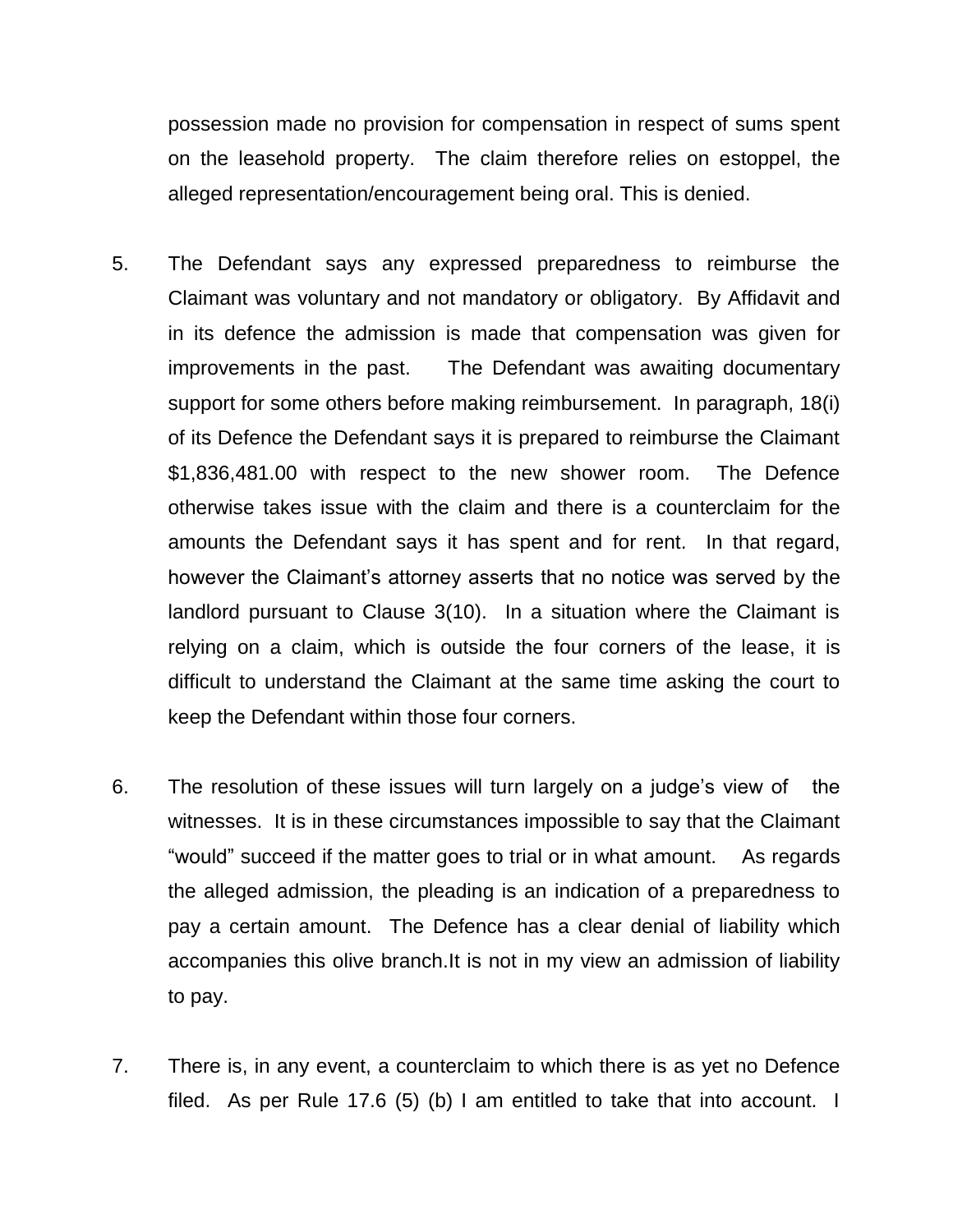cannot, in the face of a credible counterclaim to which there has not yet been a Defence filed, make the order for interim payment. This is because the counterclaim if successful would exceed the amount "admitted" in Para 18 (1) of the Defence.

- 8. It is well established that the burden, on an applicant for interim payment, is a high one. The Claimant must show to a high standard that she is likely to succeed in her claim. It must be demonstrated that the Claimant "would" obtain judgment, see *Etta Brown v AG HCV 03390 of 2007*  unreported judgment of Brooks J (as he then was) as applied by F. Williams J (as he then was) in *Administrator General for Jamaica v Lloyd Lewis [2015] JMSC Civil 116* unreported 17 June, 2015.
- 9. In this matter, the Claimant relies on an equitable principle of estoppel seeking compensation not provided for in her lease. She relies on the Defendant's expressed willingness to pay some part of her claim. This willingness by the Defendant is one expressed even while maintaining no legal obligation to do so. More importantly, the Defendant has filed a counterclaim in an amount sufficient to set off the amount they say they are willing to pay. The Claimant has not yet filed a Defence to that counterclaim. In these circumstances (where there are factual issues, as to whether representations sufficient to establish an estoppel were made, and where there may be judgment entered on the undefended counterclaim) I cannot grant an interim award. It is to my mind impossible at this stage to say with any degree of confidence that the Claimant "would" succeed at trial. There is also no admission of liability to support such an order.
- 10. On the  $24<sup>th</sup>$  October 2017 I therefore made the following orders: